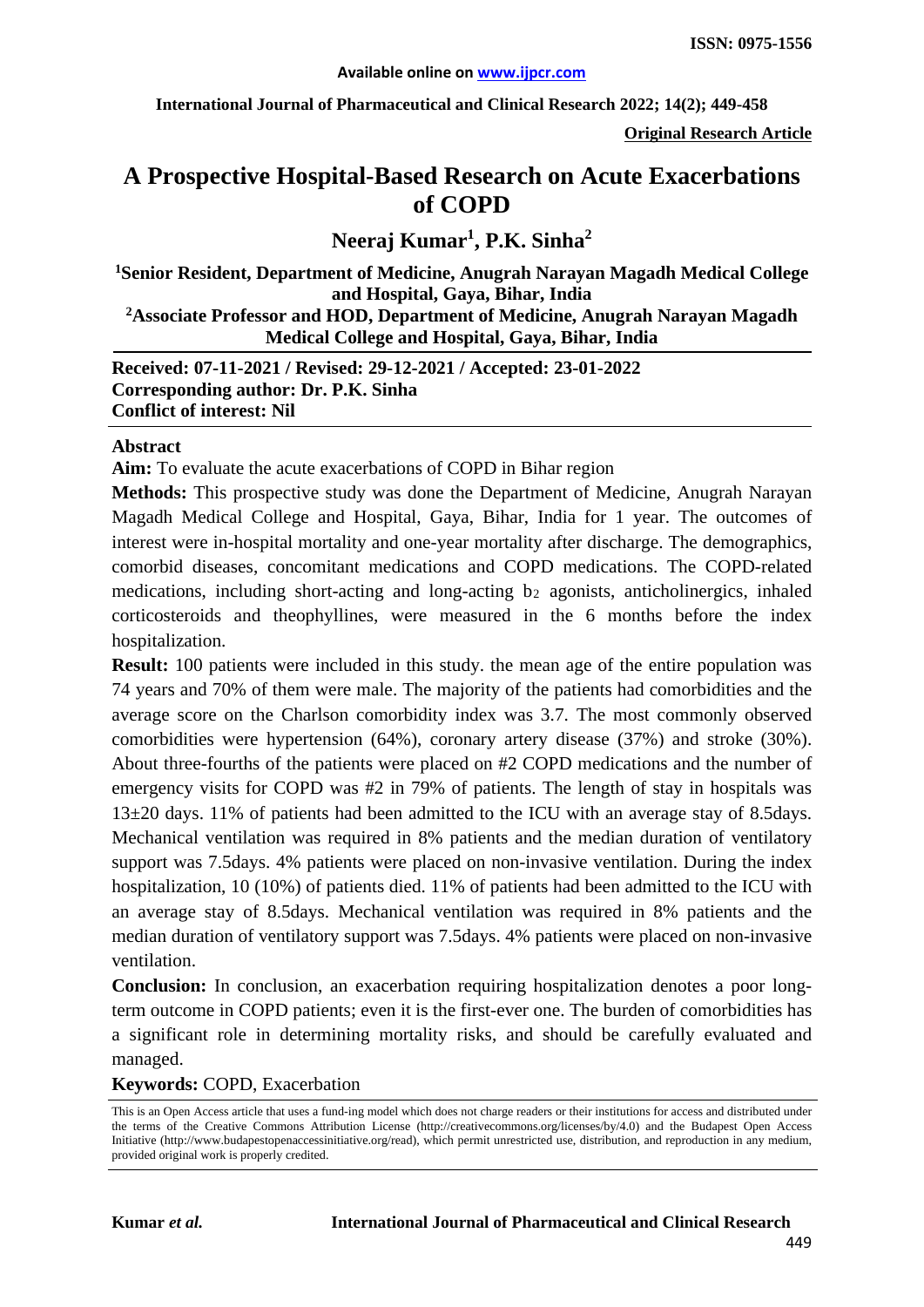#### **Introduction**

Chronic obstructive pulmonary disease (COPD) is a common, preventable, and treatable disease that is characterized by persistent respiratory symptoms and airflow limitation that is due to airway and/or alveolar abnormalities usually caused by significant exposure to noxious particles or gasses. An acute exacerbation of COPD refers to a flare up or episode where a person breathing becomes worse than normal.[1] acute exacerbation in COPD (AECOPD) is frequent in the course of the illness and is the most common reason for medical visits, hospital admissions, and mortality among these patients. Exacerbations of COPD are associated with increased morbidity and mortality.[2] The prevalence of COPD disease about 251 million cases in 2016 and the deaths estimated were 3.17 million in 2015 globally and the percentage is about 5% deaths in a year were estimated globally.[3] The incidence rates were higher in men than in women above the age of 60 years people.[4,5] As of 2016, COPD is the second big- gest cause of death in India. The prevalence ranged between 2 and 22% among the men and 1.2 to 19% among women in different population-based studies across India.[6] Cigarette smoking is the most common cause of COPD that accounts for about 85 to 90% of cases. The other causes for COPD include exposure to environmental smoke, passive smoke, occupational exposure, and genetic predisposition.[7] The common symptoms of COPD are shortness of breath, cough (with or without expectoration), fever, chest tightness, and hemoptysis.[8] The main goals involved in the treatment of COPD are to provide symptomatic relief and reduce the risk of future prevention of exacerbation, reduce disease progression, and reduce mortality.[2] The primary goals of pharmacotherapy are to decrease the severity of symptoms, improve the overall health status and reduce the

disease frequency, complications, and severity of the exacerbations.<sup>[9]</sup>

#### **Material and methods**

This prospective study was done the Department of MEDICINE, Anugrah Narayan Magadh Medical College and Hospital, Gaya, Bihar, India for 1 year, after taking the approval of the protocol review committee and institutional ethics committee.

The study cohort consisted of all patients who had been hospitalized for COPD exacerbations between October 2020 to November 2021, were included in this study. we defined hospitalizations for COPD exacerbations as patients admitted with a primary diagnosis of COPD or those with a primary diagnosis of pneumonia and a secondary diagnosis of COPD in this study.[10-13] We included the pneumonia codes because it is often difficult to decide if COPD exacerbations are accompanied with pneumonia or not, and co- existence of COPD exacerbations and pneumonia is common.[14] The study population also had to have at least two outpatient visits for COPD and to be dispensed at least two COPD-related medications within one year. During the study period, the first admission for COPD exacerbations was defined as the index hospitalization.

The outcomes of interest were in-hospital mortality and one-year mortality after discharge. The demographics, comorbid diseases, concomitant medications and COPD medications . The COPD-related medications, including short-acting and long-acting b<sub>2</sub> agonists, anticholinergics, inhaled corticosteroids and theophyllines, were measured in the 6 months before the index hospitalization. Comorbidities as detailed in S1 Table were noted if they were present prior to the index hospitalization. The Charlson comorbidity index was calculated as previously described.[15] We also collected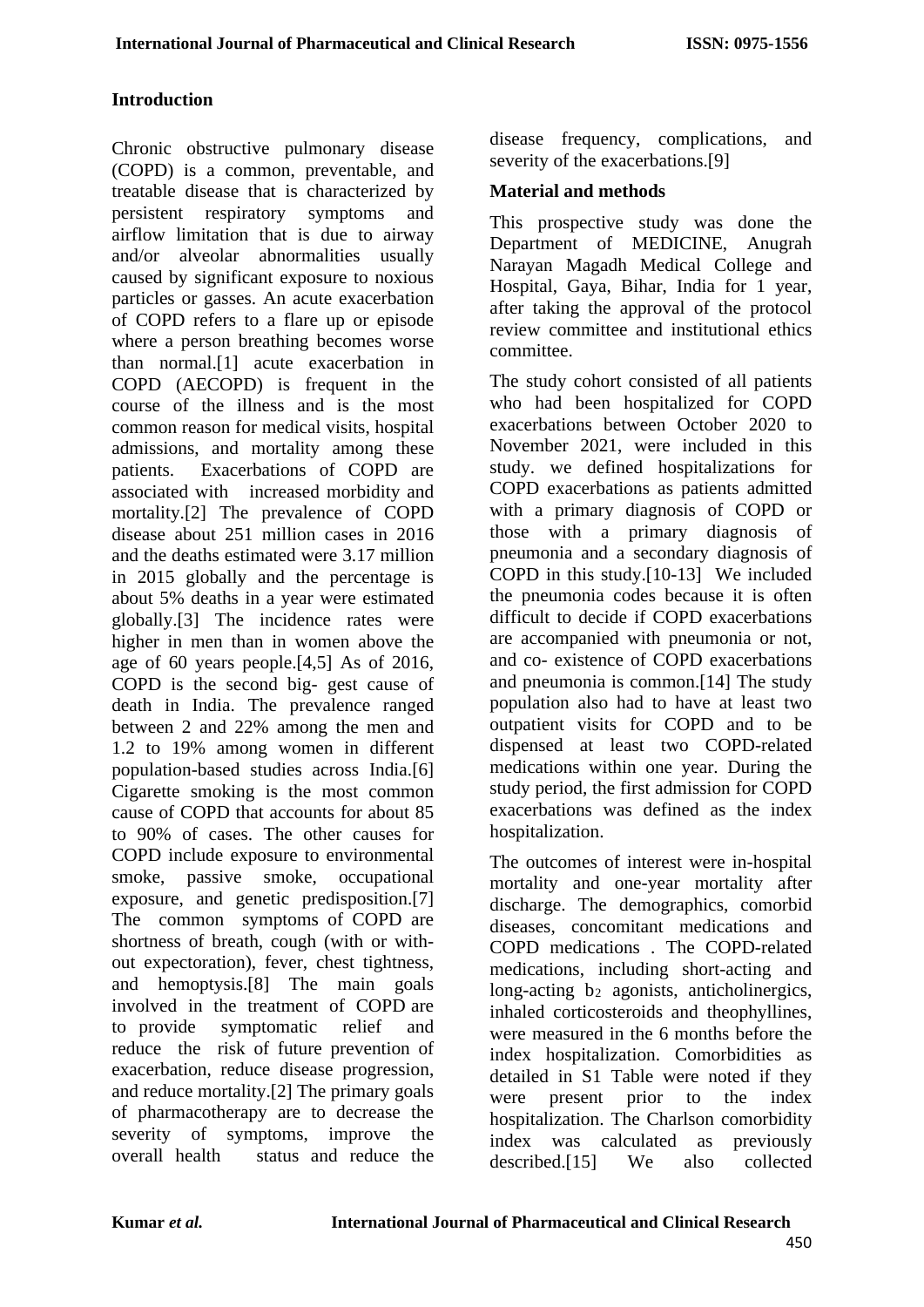information about the index hospitalization, including the duration of hospital stay, frequency and length of intensive care unit (ICU) admission, acute cardiovascular events, use of non-invasive ventilatory support, and use of mechanical ventilation and ventilator days. The cardiovascular events of interests included acute myocardial infarction, unstable angina, acute heart failure, transient ischemic attack, and ischemic stroke.

## Statistical Analysis

Data analyses were performed using SPSS software (Version 25.0, SPSS Inc., Chicago, IL, USA). A 2-sided P value of <0.05 was considered statistically significant.

#### **Results**

Characteristics of Patients and Index Hospitalizations

100 patients were included in this study. The baseline characteristics of the patients are reported in Table 1. On cohort entry, the mean age of the entire population was 74 years and 70% of them were male. The majority of the patients had comorbidities and the average score on the Charlson comorbidity index was 3.7. The most commonly observed comorbidities were hypertension (64%), coronary artery disease (37%) and stroke (30%). About three-fourths of the patients were placed on #2 COPD medications and the number of emergency visits for COPD was #2 in 79% of patients. The length of stay in hospitals was  $13\pm20$  days (Table 2). 11% of patients had been admitted to the ICU with an average stay of 8.5 days. Mechanical ventilation was required in 8% patients and the median duration of ventilatory support was 7.5days. 4% patients were placed on non-invasive ventilation.

## In-hospital Outcome

During the index hospitalization, 10 (10%) of patients died (Table 1). The non survivors were older and had a higher Charlson comorbidity index score than survivors. Comorbidities, including heart failure, malignancy and stroke, were more commonly seen in non survivors; instead, a higher proportion of survivors had hyperlipidemia. Angiotensin II receptor blockers, b blockers and statins were more commonly prescribed in patients surviving the index hospitalization. As expected, non survivors had a longer hospital length of stay and were more likely to require ICU admission and ventilatory support (Table 2). In addition, more cardiovascular events occurred during the hospital stay among the non survivors. Multivariate logistic regression analysis showed that a higher age and Charlson comorbidity index score independently predicted in-hospital mortality (Table 3). In addition, the use of angiotensin II receptor blockers or b blockers was associated with lower inhospital mortality.

|                            |               | In-hospital outcome |               |         |  |
|----------------------------|---------------|---------------------|---------------|---------|--|
| Characteristics            | Total         | Survivor            | Non survivor  |         |  |
|                            | 100           | 90                  | 10            | P value |  |
| Age, years                 | $74 \pm 11$   | $74 \pm 11$         | $79 + 9$      | 0.001   |  |
| Male sex                   | 70            | 65                  |               | 0.13    |  |
| Charlson comorbidity index | $3.7 \pm 2.7$ | $3.67 \pm 2.7$      | $4.5 \pm 2.9$ | 0.001   |  |
| Comorbidities              |               |                     |               |         |  |
| Coronary artery disease    | 37            | 35                  |               | 0.40    |  |
| Depressive disorder        | l O           | 9                   |               | 0.45    |  |

**Table 1. Baseline characteristics of the study population with chronic obstructive pulmonary disease with regard to the in-hospital outcome**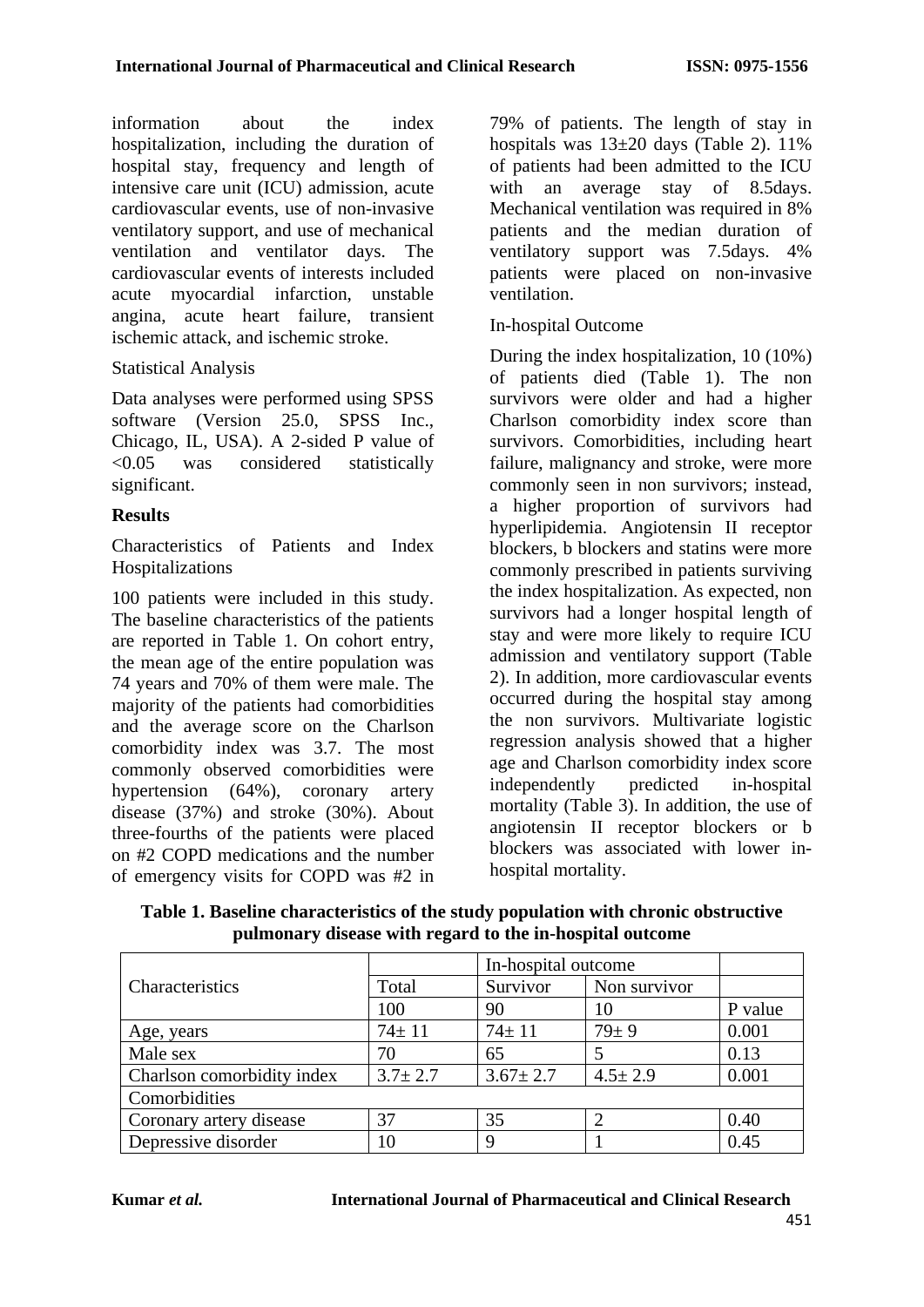#### **International Journal of Pharmaceutical and Clinical Research ISSN: 0975-1556**

| Diabetes mellitus              | 27             | 25           | $\overline{2}$ | 0.46  |
|--------------------------------|----------------|--------------|----------------|-------|
| End-stage renal disease        | 6              | 5            | $\mathbf{1}$   | 0.30  |
| Heart failure                  | 21             | 19           | $\overline{2}$ | 0.01  |
| Hyperlipidemia                 | 20             | 19           | $\mathbf{1}$   | 0.04  |
| Hypertension                   | 64             | 60           | $\overline{4}$ | 0.83  |
| Liver cirrhosis                | $\overline{2}$ | $\mathbf{1}$ | $\mathbf{1}$   | 0.26  |
| Malignancy                     | 11             | 10           | $\mathbf{1}$   | 0.01  |
| <b>Stroke</b>                  | 30             | 28           | $\overline{2}$ | 0.02  |
| Co-medications                 |                |              |                |       |
| <b>ACEI</b>                    | 22             | 20           | $\overline{2}$ | 0.20  |
| <b>ARB</b>                     | 18             | 17           | $\mathbf{1}$   | 0.01  |
| Antiplatelet                   | 38             | 35           | 3              | 0.36  |
| b blocker                      | 25             | 24           | $\mathbf{1}$   | 0.005 |
| <b>Statin</b>                  | $\overline{7}$ | 6            | $\mathbf{1}$   | 0.005 |
| <b>COPD</b> medications        |                |              |                |       |
| <b>SABA</b>                    | 43             | 39           | $\overline{4}$ | 0.59  |
| <b>LABA</b>                    | 13             | 12           | $\mathbf{1}$   | 0.97  |
| Anticholinergic                | 30             | 27           | 3              | 0.43  |
| <b>ICS</b>                     | 15             | 14           | $\mathbf{1}$   | 0.86  |
| Theophylline                   | 58             | 53           | 5              | 0.11  |
| COPD severity proxy indicators |                |              |                |       |
| <b>COPD</b> medications        |                |              |                |       |
| #2                             | 75             | 68           | $\overline{7}$ | 0.89  |
| $\cdot$ 2                      | 25             | 22           | 3              |       |
| COPD-related emergency visits  |                |              |                |       |
| #2                             | 79             | 70           | 9              | 0.69  |
| $\cdot$ .2                     | 21             | 20           | $\mathbf{1}$   |       |

### **Table 2. Major events during the index hospitalization regarding the in-hospital outcome**

|                               |             | In-hospital outcome |               |         |
|-------------------------------|-------------|---------------------|---------------|---------|
| Events                        | Total       | Survivor            | Non survivor  |         |
|                               | 100         | 90                  | 10            | P value |
| Length of hospital stay, days | $13 \pm 20$ | $12 \pm 15$         | $32 \pm 63$   | 0.001   |
| <b>ICU</b> admission          | 11          | 8                   | 3             | 0.001   |
| Length of ICU stay, days      | $8.5 \pm 9$ | $7.5 \pm 8$         | $11.5 \pm 12$ | 0.005   |
| <b>MV</b>                     | 8           | 5                   | 3             | 0.001   |
| Duration of MV, days          | $8(2-19)$   | $7(3-16)$           | $11(1-28)$    | 0.55    |
| Non-invasive ventilation      | 4           | $\overline{2}$      |               | 0.001   |
| Cardiovascular events         | 4           | 3                   |               | 0.01    |

#### **Table 3. Logistic regression analysis of variables predictive of in-hospital mortality in patients admitted with chronic obstructive pulmonary disease**

| Variables     | Odds ratio | 95% CI        | P value |
|---------------|------------|---------------|---------|
| Age, per year | 1.06       | $1.03 - 1.06$ | 0.001   |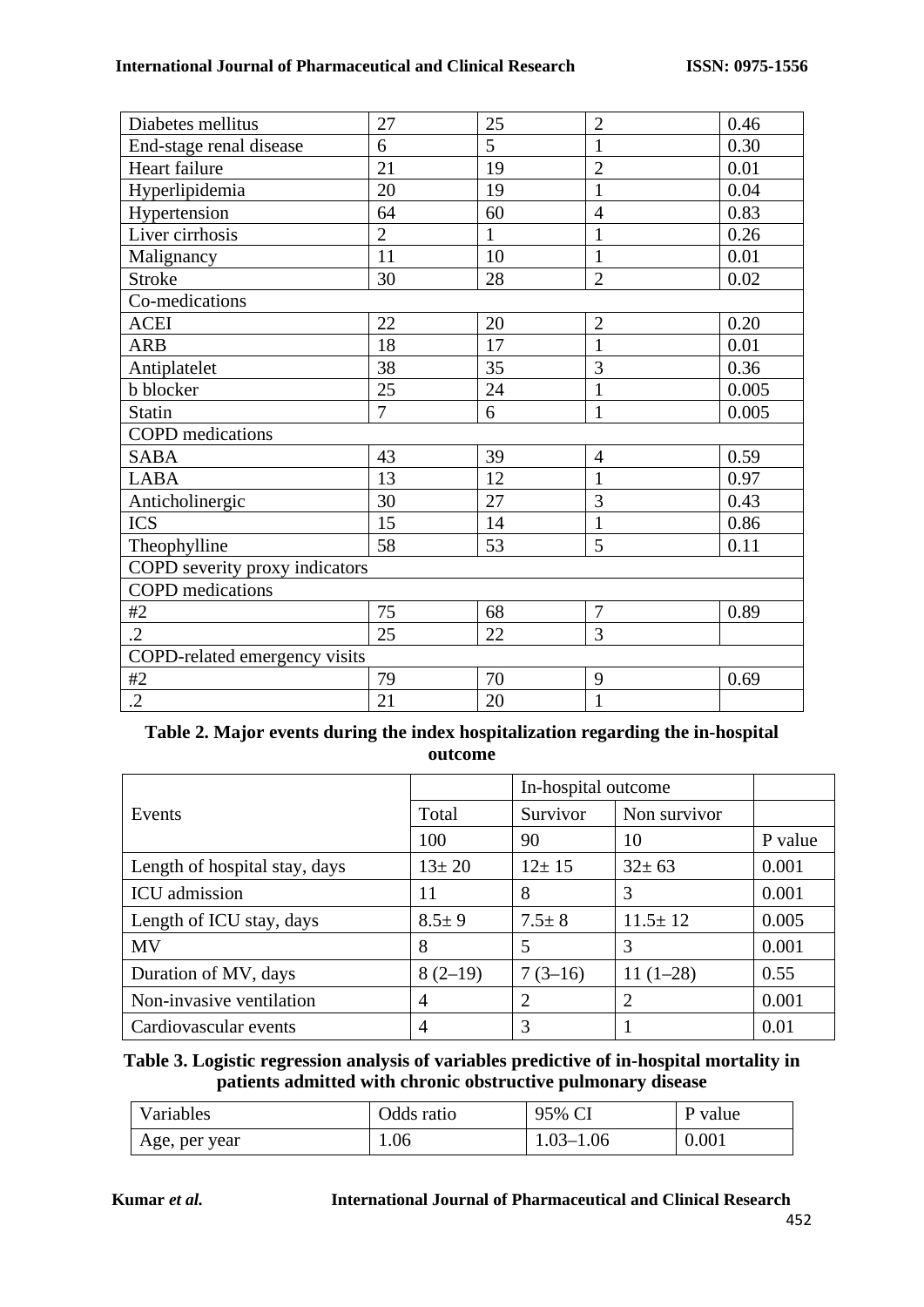| CCI, per point   | 1.09 | $1.01 - 1.15$ | 0.01 |
|------------------|------|---------------|------|
| Heart failure    | 1.35 | $0.94 - 1.92$ | 0.10 |
| Hyperlipidemia   | 0.83 | $0.52 - 1.30$ | 0.39 |
| Malignancy       | 1.38 | $0.89 - 2.19$ | 0.15 |
| <b>Stroke</b>    | 1.18 | $0.85 - 1.66$ | 0.32 |
| Use of ARB       | 0.62 | $0.38 - 0.98$ | 0.04 |
| Use of b blocker | 0.64 | $0.41 - 0.95$ | 0.02 |
| Use of statin    | 0.41 | $0.14 - 1.14$ | 0.08 |

11% of patients had been admitted to the ICU with an average stay of 8.5days. Mechanical ventilation was required in 8% patients and the median duration of ventilatory support was 7.5days. 4% patients were placed on non-invasive ventilation

## **Discussion**

In this population-based cohort study, we provide information about the first- ever hospitalizations for a COPD exacerbation. The main findings are summarized as follows: (i) During the index hospital stay, 11% of the patients required ICU admission, 8% had been placed on mechanical ventilation and the in-hospital mortality rate was 4%. (ii) The age and comorbidity index were independent inhospital mortality predictors; the use of angiotensin II receptor blockers and b blockers was found to be associated with a reduction in the risk of in-hospital mortality. (iii) Among patients surviving the index hospitalization, 10% of them died within one year of discharge. (iv) Increased age, a higher comorbidity index, the presence of chronic comorbid conditions, such as liver cirrhosis and malignancy, and a longer hospital stay and ICU admission during the index hospitalization were associated with a higher mortality risk at one year. Statin or b blocker use may be beneficial in COPD patients with respect to the one-year outcome following discharge.

Although COPD exacerbations have been widely studied, the exacerbation under

study is seldom the first in the patient's disease course. Recently, a study on firstever hospitalizations for COPD demonstrated the risk of subsequent severe exacerbations and long-term mortality of these patients.[16] Our study further provides insight into short-term and longterm mortality risk factors for a first- ever hospitalization for COPD exacerbations and describes major events, namely inhospital mortality, and need for ICU care and ventilatory support, during the index hospital stay. Both studies had similar patient age and one-year mortality rates. In addition, both found that higher age and comorbidity indexes were significant mortality predictors. Thus, the two studies collaborated to produce more comprehensive picture of a first-ever severe exacerbation for physicians taking care of COPD patients.

Our study shows the high prevalence of comorbidities in patients hospitalized for COPD exacerbations and their importance in relation to in-hospital and one- year prognosis in this population. In stable COPD patients, the comorbidity severity, measured by the Charlson comorbidity index, is a well-established mortality predictor.[17,18] However, the evidence is less consistent for hospitalized COPD exacerbations. A number of studies showed no independent association between the comorbidity burden and inhospital [19] or longer-term mortality [20, 21] although various comorbidity indexes have been shown to be independently predictive of in-hospital [death](#page-8-0) [22[-24\]](#page-8-0) and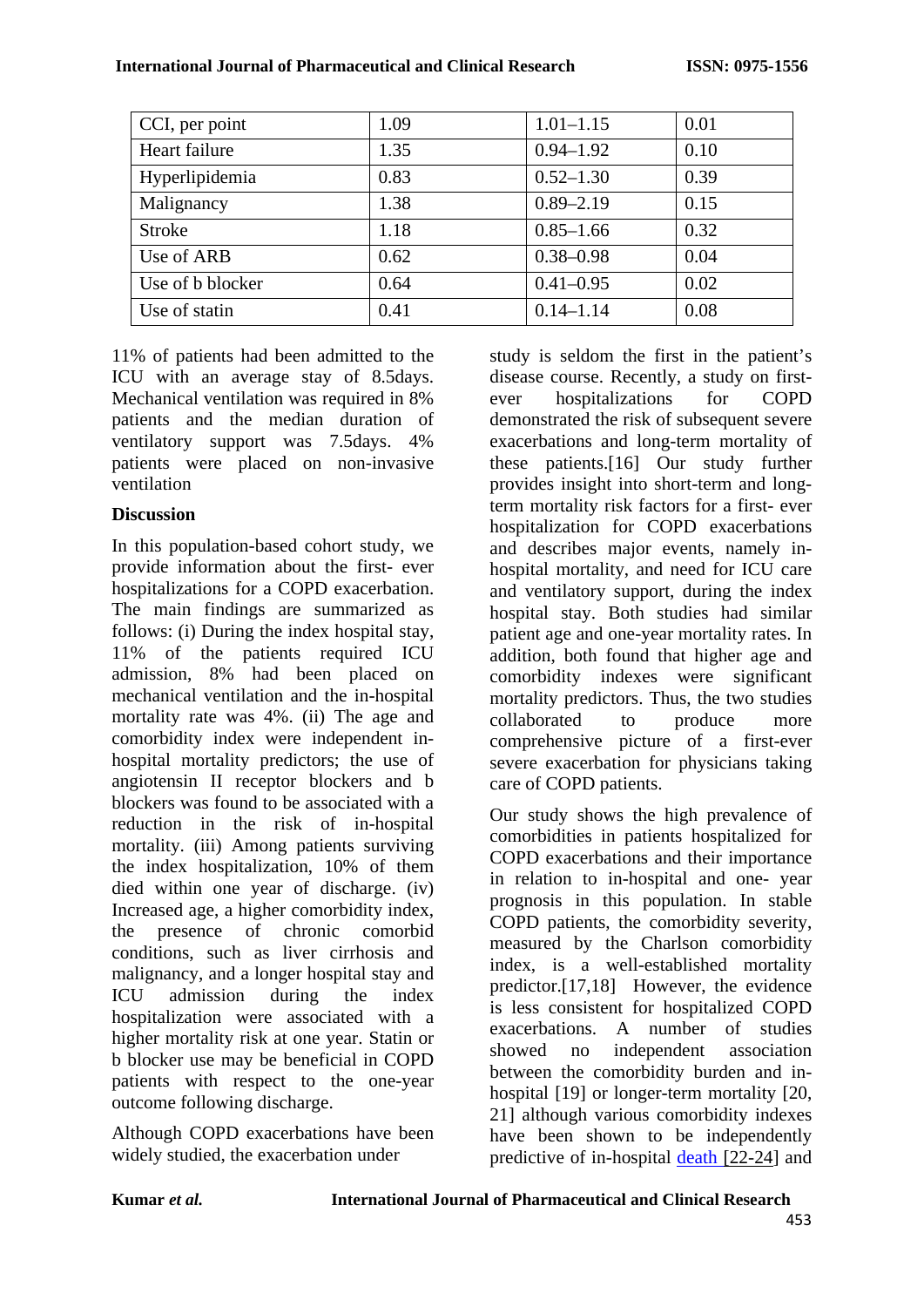post-discharge mortality.[25] The discrepancies may be explained by differences in the study design, source population and scoring system for comorbidities. In reality, over the past decade, the GOLD has put more and more emphasis on recognition and management of comorbid illnesses in COPD because of their potential impact on patient prognosis. Our findings consolidate the idea that an individual patient's health status plays a significant role in determining mortality risk in COPD patients.

COPD is commonly associated with cardiovascular diseases, such as coronary artery disease, heart failure, hypertension and stroke, because of shared risk factors or a causal relationship.[26]Angiotensin II receptor blockers, b blockers and statins are commonly used therapeutic drug classes in the management of cardiovascular patients and many trials have demonstrated their protective effects on cardiovascular outcomes.[27-29] We found here that these medications were also associated with favorable outcomes in patients with severe COPD exacerbations. Statins, as a class of lipid-lowering drugs, have an additional immunomodulatory effect that may reduce neutrophil infiltration, cytokine production and matrix remodeling in COPD;[30] thus, it is biologically plausible that statin use is associated with a decreased risk of COPD exacerbations and mortality.[31] Although a recent large-scale randomized controlled trial disapproved this concept,[33] it is still urged to dispense a statin for COPD patients with other indications for it. The use of b blockers has been traditionally considered a contraindication for COPD patients;[33] however, several studies have advocated that it is safe and even advantageous to initiate or continue b blocker therapy in COPD patients with or without an exacerbation.[34] Apart from cardiovascular protection of b blockers, they may theoretically exert beneficial

effects in COPD patients by counteracting sympathetic tone or ameliorating ischemic burden.[35] Furthermore, as suggested in asthma, chronic dosing of b blockers in COPD patients could confer certain Broncho protective effects, such as reduced inflammation, mucous metaplasia and expression of various spasmogenic proteins, via the up regulation of b2 adrenoceptors.[36] The renin-angiotensin system is potentially implicated in the COPD pathogenesis through its involvement in the regulation of proinflammatory mediators in the lung. Specifically, angiotensin II stimulates the release of interleukin-6, tumor necrosis factor-a and monocyte chemotactic protein-1, and has an immunomodulatory effect on T cell responses that mediate the lung injury in COPD.[37,37] A recent study has shown that angiotensin II receptor blockers inhibited the cytokine response of type I alveolar cells to lung injury.[39] Our findings and clinical observations support the beneficial role of angiotensin II receptor blockers in COPD patients.[31,40] Taken together, the favorable effects of these agents on COPD outcomes are worth particular attention. On one hand, they indicate the importance of comorbidity management in the care of COPD. On the other hand, these medications may, in theory, have direct pulmonary protective properties and alter the prognosis of COPD patients.

In line with prior studies,[41,42] the present study shows that patients with a longer hospital stay and ICU admission had a worse in-hospital outcome during an admission for COPD exacerbations. We also demonstrate that the two variables were independent mortality predictors at one year following discharge. Both longer hospital length of stay and ICU admission reflect the severity of acute illnesses, that has a negative impact on in-hospital prognosis and, to a lesser degree, the outcome after discharge.[43] Thus, the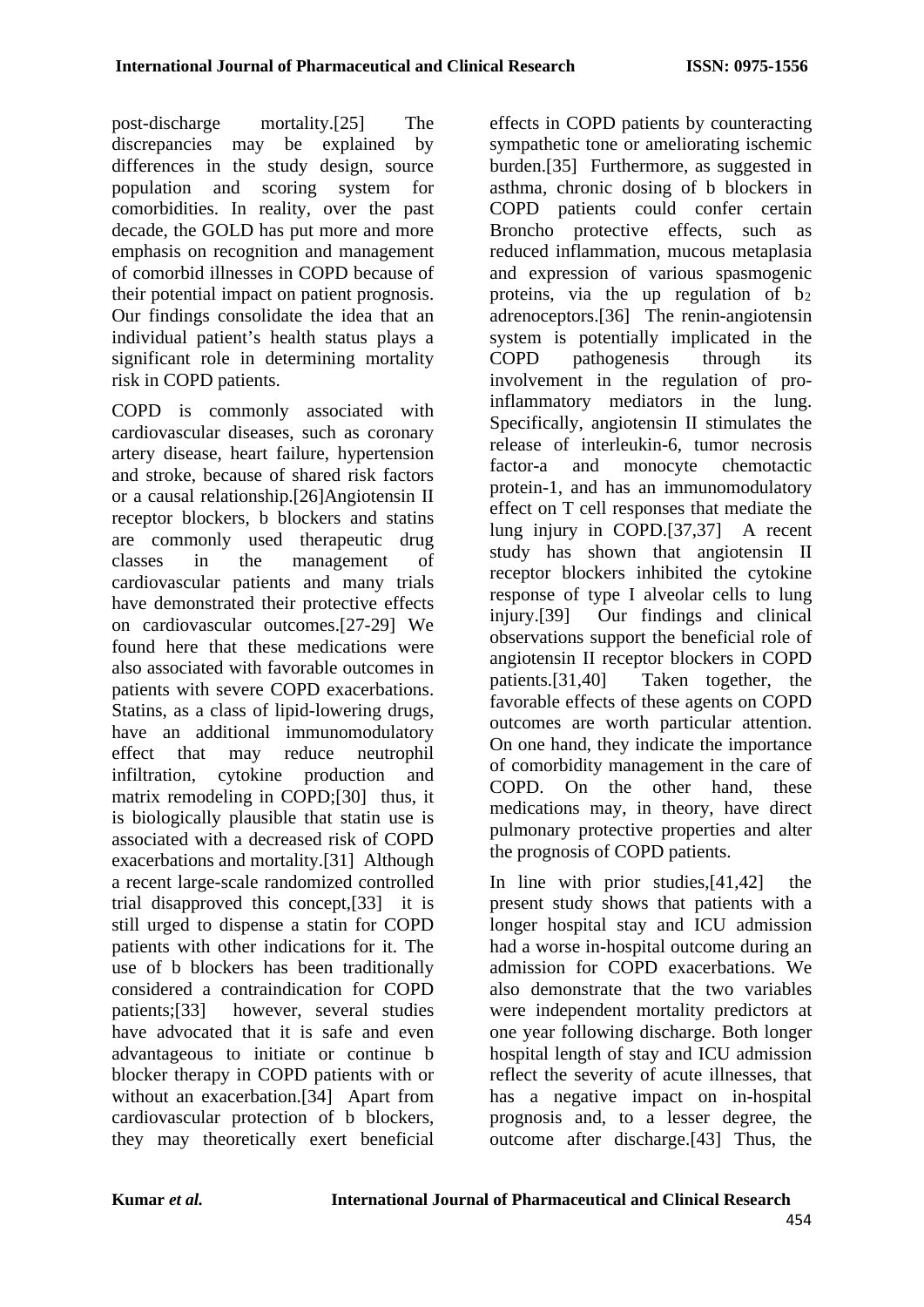findings in this study indicate that it may be helpful and important to commence post-discharge case management in patients experiencing ICU care or prolonged hospital stay during a COPD exacerbation in hope of improving longterm prognosis.

We found mortality in the first year after hospital discharge for COPD exacerbations to be 10%, a rate similar to that reported by another study.[16] However, our one-year mortality rate seemed not to be lower than those in other series that also included patients with prior severe COPD exacerbations.[25] Indeed, our study population had older age, an independent predictor of post- discharge mortality,[43] compared to other study subjects, but our results re- emphasize the impact of a hospitalized COPD exacerbation even it is the first-ever one. In short, other studies[44] and ours suggest that hospitalizations for a COPD exacerbation identify a COPD subpopulation with a poor outcome. Based on the present study, it is suggested that more intensive plans and follow-up may be required for these high-risk patients, particularly if they were older, comorbid or discharged after a COPD hospitalization involving long hospital stay or ICU treatment.

There were some limitations to this study. First, the accuracy of COPD diagnosis depends on proper ICD-9-CM coding. Although the lack of unique patient identifiers in the LHID prevented a validation study, the database has been widely used to study COPD.[45] In addition, we did not only rely on ICD-9 codes to identify COPD patients, but the use of COPD medications and an age of 40 or more years were mandatory elements. Second, the information on the severity of symptoms and exercise intolerance, and the data of pulmonary function testing were not available in the LHID; however, the proxy indicators for COPD severity

and use of concomitant medications were controlled in the analysis. Third, cultural differences may hinder the generalization of our results. For example, rather than use inhaled drugs, Chinese people prefer to take oral medications. Thus, compared to studies conducted in western countries,[46] inhaled corticosteroids were less commonly prescribed and theophyllines were more frequently dispensed to our patients. In addition to clinical variables, several metabolic, physiological and hemodynamic factors were also found to have effects on the inhospital mortality,[47] but these variables were not retrievable from the LHID. This is the inborn disadvantage of being a claims database study; however, this kind of study provides an unbiased population cohort for medical researches and offers a powerful means of generating evidence to devise healthcare strategies.[48]

## **Conclusion**

In conclusion, an exacerbation requiring hospitalization denotes a poor long-term outcome in COPD patients; even it is the first-ever one. The burden of comorbidities has a significant role in determining mortality risks, and should be carefully evaluated and managed.

## **Reference**

- 1. Global Initiative for Chronic Obstructive Pulmonary Disease, Global Strategy for the Diagnosis, Management and Prevention of Chronic Obstructive Pulmonary Disease. NHLBI/WHO workshop report. Bethesda, MD: National Heart, Lung and Blood Institute, April 2001; Report of 2019.
- 2. Jameson, Fauci, Kasper, Hauser, Longo, Loscalzo, Harrisons Principles of Internal Medicine, 20th edition, Mc Graw Hill Education, 1990-1998.
- 3. Raherison C, Girodet P-O et al (2009) Eur RespirJ 18:213–221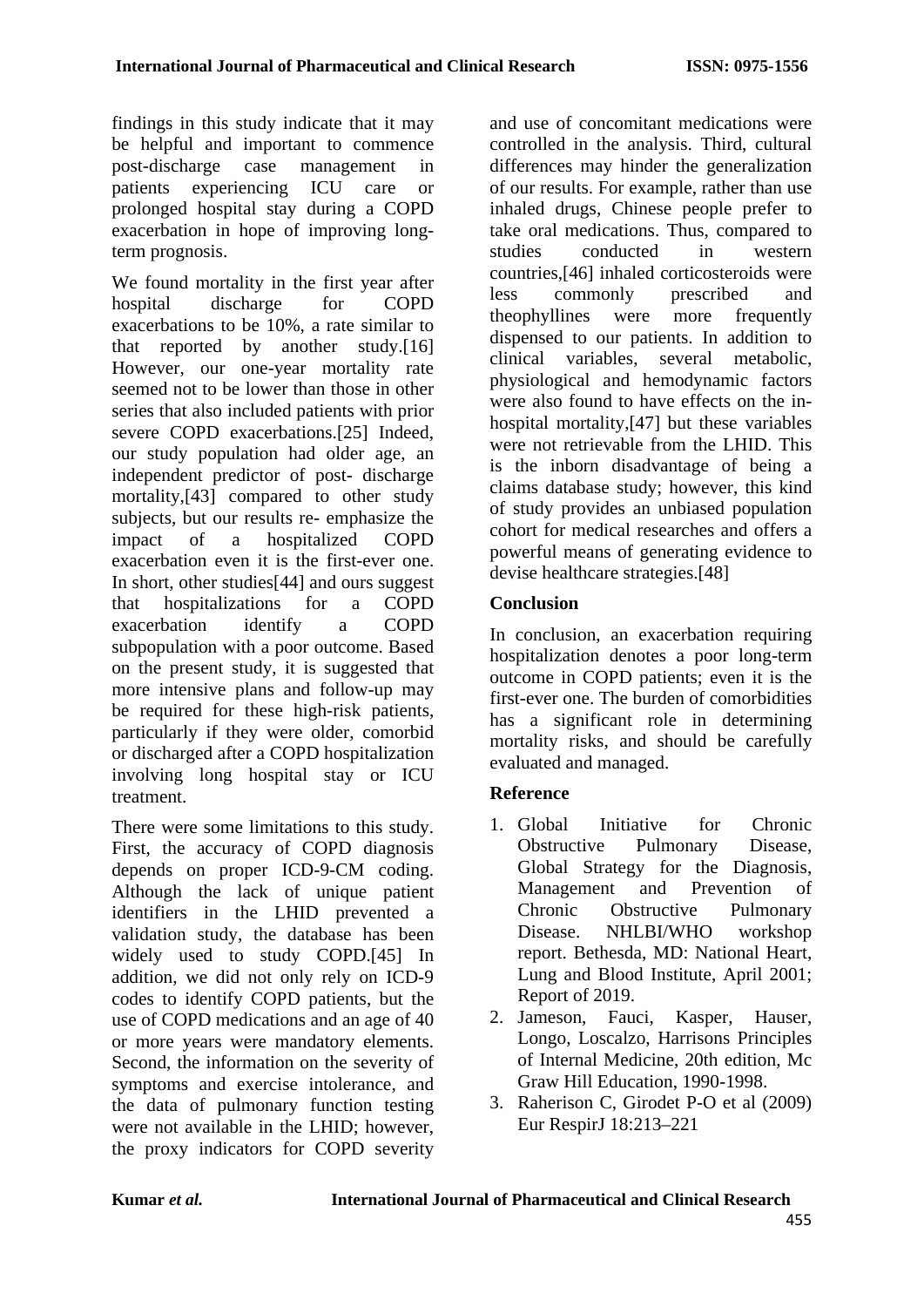- 4. Doucet M, Rochette L, Hamel D (2016) Incidence, prevalence and mortality trends in chronic obstructive pulmonary disease over 2001 to 2011: a public health point of view of the burden. Can Respir:01–10
- 5. Sogaard M, Madsen M, Lokke A, Hilberg O, Sorensen HT, Thomsen RW (2016) Incidence and outcomes of patients hospitalized with COPD exacerbation with and without pneumonia. Int J Chron Obst Pulmon Dis 11:455–465
- 6. Joseph T. DiPiro, Robert L. Talbert, Gary C. Yee, Gary R. Matzke, Barbara G. Wells, L. Michael Posey, Pharmacotherapy a pathophysiologic approach, 10th edition, Mc Graw Hill Education, 543-554.
- 7. A Bourdin, P R. Burgel, P. Chanez, G. Garcia, T. Perez, N. Roche. Recent advances in COPD: pathophysiology, respiratory physiology and clinical aspects, including comorbidities. Eur. Respir. J. 2009. 18 114 196-212.
- 8. Donnell DEO, Parker CM (2006) COPD exacerbations – pathophysiology. Thorax. 61:4,354– 4,361
- 9. A Bourdin, P R. Burgel, P. Chanez, G. Garcia, T. Perez, N. Roche. Recent advances in COPD: pathophysiology, respiratory physiology and clinical aspects, including comorbidities. Eur. Respir. J. 2009. 18 114 196-212.
- 10. Lieberman D, Gelfer Y, Varshavsky R, Dvoskin B, Leinonen M, et al. (2002) Pneumonic vs nonpneumonic acute exacerbations of COPD. Chest 122: 1264–1270.
- 11. Gil A, Gil R, Oyaguez I, Carrasco P, Gonz Lez A (2006) Hospitalization by pneumonia and influenza in the 50–64 year old population in Spain (1999– 2002). Hum Vaccin 2: 181–184.
- 12. Soyseth V, Brekke PH, Smith P, Omland T (2007) Statin use is associated with reduced mortality in COPD. Eur Respir J 29: 279–283.
- 13. Vaz Fragoso CA, Concato J, McAvay G, Van Ness PH, Gill TM (2012) Respiratory impairment and COPD hospitalisation in older persons: a competing risk analysis. Eur Respir J 40: 37–44.
- 14. Wang MT, Lo YW, Tsai CL, Chang LC, Malone DC, et al. (2013) Statin use and risk of COPD exacerbation requiring hospitalization. Am J Med 126: 598–606 e592.
- 15. Charlson ME, Pompei P, Ales KL, MacKenzie CR (1987) A new method of classifying prognostic comorbidity in longitudinal studies: development and validation. J Chronic Dis 40: 373– 383.
- 16. Ward A, Ishak K, Proskorovsky I, Caro J (2006) Compliance with refilling prescriptions for atypical antipsychotic agents and its association with the risks for hospitalization. suicide, and death in patients with schizophrenia in Quebec and Saskatchewan: a retrospective database study. Clin Ther 28: 1912– 1921.
- 17. Marti S, Munoz X, Rios J, Morell F, Ferrer J (2006) Body weight and comorbidity predict mortality in COPD patients treated with oxygen therapy. Eur Respir J 27: 689–696.
- 18. Casanova C, Cote C, de Torres JP, Aguirre-Jaime A, Marin JM, et al. (2005) Inspiratory-to-total lung capacity ratio predicts mortality in patients with chronic obstructive pulmonary disease. Am J Respir Crit Care Med 171: 591–597.
- 19. Dransfield MT, Rowe SM, Johnson JE, Bailey WC, Gerald LB (2008) Use of beta blockers and the risk of death in hospitalised patients with acute exacerbations of COPD. Thorax 63: 301–305.
- 20. Ranieri P, Bianchetti A, Margiotta A, Virgillo A, Clini EM, et al. (2008) Predictors of 6-month mortality in elderly patients with mild chronic obstructive pulmonary disease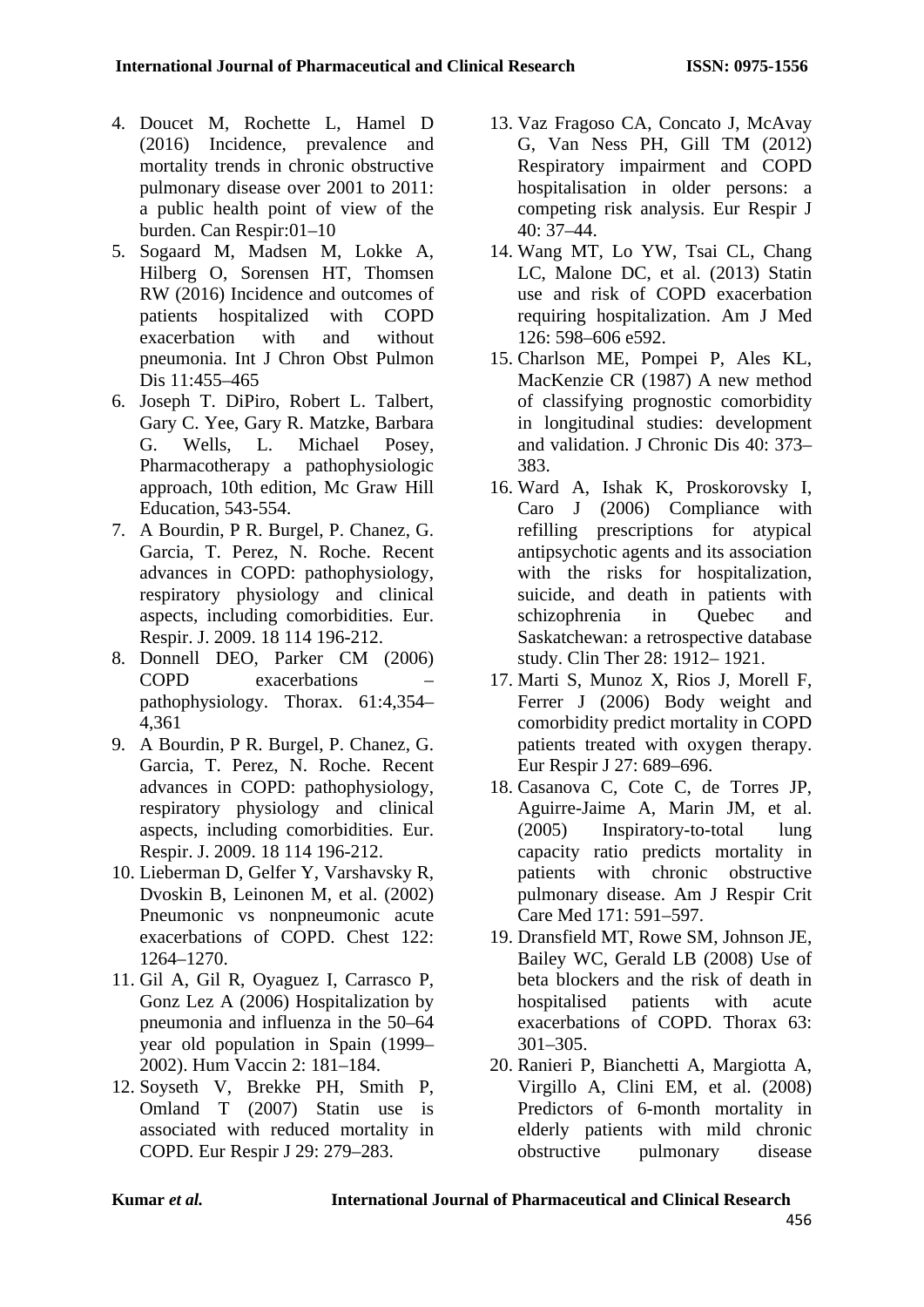discharged from a medical ward after acute nonacidotic exacerbation. J Am Geriatr Soc 56: 909–913.

- 21. Wildman MJ, Sanderson C, Groves J, Reeves BC, Ayres J, et al. (2009) Predicting mortality for patients with exacerbations of COPD and Asthma in the COPD and Asthma Outcome Study (CAOS). QJM 102: 389–399.
- <span id="page-8-0"></span>22. Patil SP, Krishnan JA, Lechtzin N, Diette GB (2003) In-hospital mortality following acute exacerbations of chronic obstructive pulmonary disease. Arch Intern Med 163: 1180–1186.
- 23. Mohan A, Premanand R, Reddy LN, Rao MH, Sharma SK, et al. (2006) Clinical presentation and predictors of outcome in patients with severe acute exacerbation of chronic obstructive pulmonary disease requiring admission to intensive care unit. BMC Pulm Med 6: 27.
- 24. Cheng Y, Borrego ME, Frost FJ, Petersen H, Raisch DW (2014) Predictors for mortality in hospitalized patients with chronic obstructive pulmonary disease. Springerplus 3: 359.
- 25. Alsaimary, I. E, & Mezban, F. H. (2021). The Estimation of risk factors affecting patients associated with bronchial asthma in Basrah, southern Iraq: Case-control observational study. Journal of Medical Research and Health Sciences, 4(1), 1146–1150. https://doi.org/10.15520/jmrhs.v4i1.30 4
- 26. Almagro P, Calbo E, Ochoa de Echaguen A, Barreiro B, Quintana S, et al. (2002) Mortality after hospitalization for COPD. Chest 121: 1441–1448.
- 27. Fabbri LM, Luppi F, Beghe B, Rabe KF (2008) Complex chronic comorbidities of COPD. Eur Respir J 31: 204–212.
- 28. Sacks FM, Pfeffer MA, Moye LA, Rouleau JL, Rutherford JD, et al. (1996) The effect of pravastatin on

coronary events after myocardial infarction in patients with average cholesterol levels. Cholesterol and Recurrent Events Trial investigators. N Engl J Med 335: 1001–1009.

- 29. Hjalmarson A, Goldstein S, Fagerberg B, Wedel H, Waagstein F, et al. (2000)<br>Effects of controlled-release of controlled- release metoprolol on total mortality, hospitalizations, and well-being in patients with heart failure: the Metoprolol CR/XL Randomized Intervention Trial in congestive heart failure (MERIT-HF). MERIT-HF Study Group. JAMA 283: 1295–1302.
- 30. Konstam MA, Neaton JD, Dickstein K, Drexler H, Komajda M, et al. (2009) Effects of high-dose versus low-dose losartan on clinical outcomes in patients with heart failure (HEAAL study): a randomised, double-blind trial. Lancet 374: 1840–1848.
- 31. Young RP, Hopkins R, Eaton TE (2009) Potential benefits of statins on morbidity and mortality in chronic obstructive pulmonary disease: a review of the evidence. Postgrad Med J 85: 414–421.
- 32. Mancini GB, Etminan M, Zhang B, Levesque LE, FitzGerald JM, et al. (2006) Reduction of morbidity and mortality by statins, angiotensinconverting enzyme inhibitors, and angiotensin receptor blockers in patients with chronic obstructive pulmonary disease. J Am Coll Cardiol 47: 2554–2560.
- 33. Criner GJ, Connett JE, Aaron SD, Albert RK, Bailey WC, et al. (2014) Simvastatin for the prevention of exacerbations in moderate-to-severe COPD. N Engl J Med 370: 2201–2210.
- 34. Egred M, Shaw S, Mohammad B, Waitt P, Rodrigues E (2005) Underuse of beta-blockers in patients with ischaemic heart disease and concomitant chronic obstructive pulmonary disease. QJM 98: 493– 497.